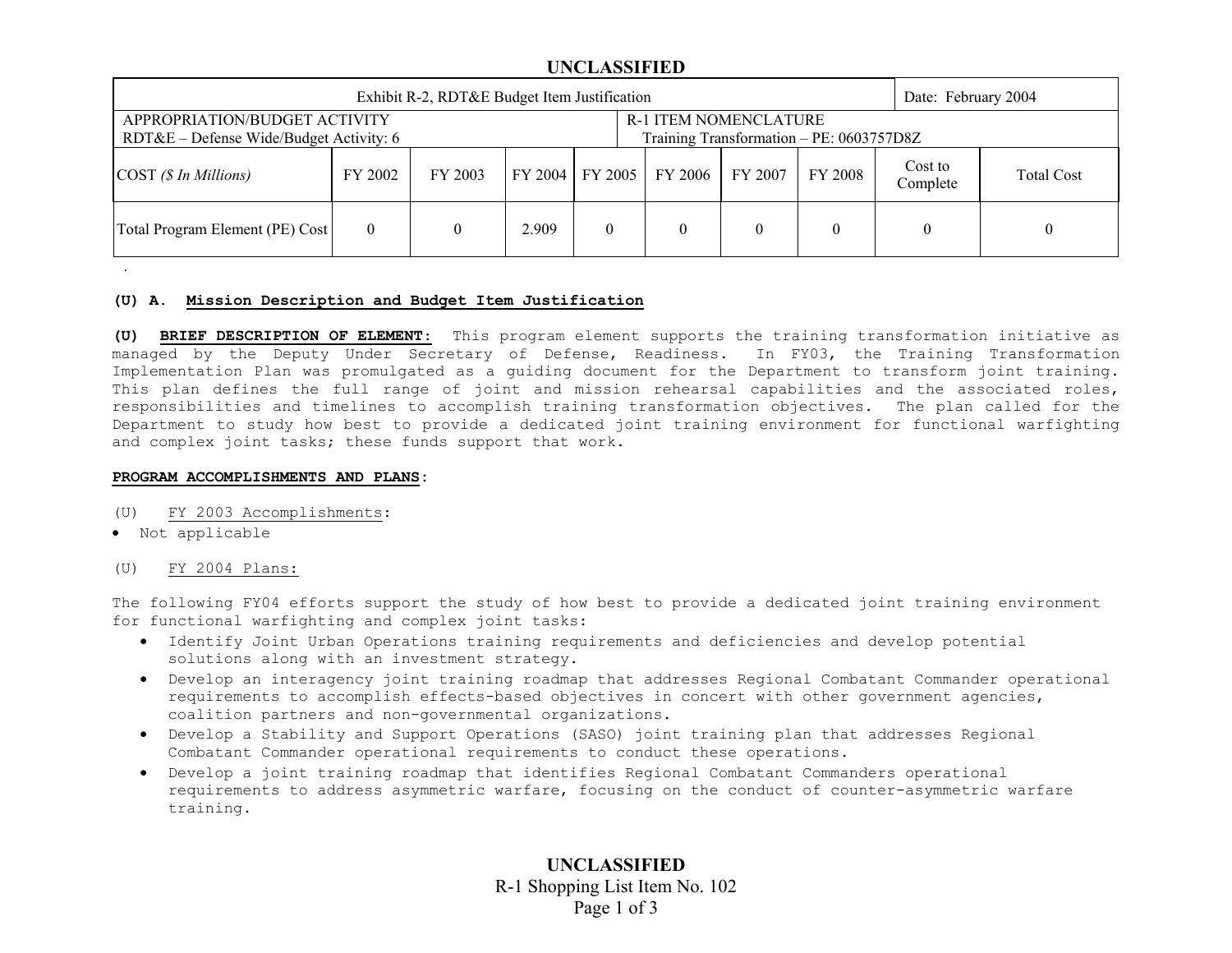# **UNCLASSIFIED**

| (U) B. Program Change Summary                              | 2003 | 2004    | 005 |
|------------------------------------------------------------|------|---------|-----|
| Previous President's Budget                                | 0    | 2.951   |     |
| Current President's Budget                                 |      | 2.909   |     |
| Total Adjustments                                          |      | $-.042$ |     |
| Congressional Increase<br>$a$ .                            | 0    |         |     |
| Congressionally Directed<br>b.<br>Undistributed Reductions |      |         |     |
| c. Other (DOD Program Changes)                             |      | $-.042$ |     |

(U) C. Other Program Funding Summary: Not Applicable

(U) D. Execution: Labs/Centers: Efforts to be performed by Federally Funded Research and Development Centers.

> **UNCLASSIFIED**  R-1 Shopping List Item No. 102 Page 2 of 3